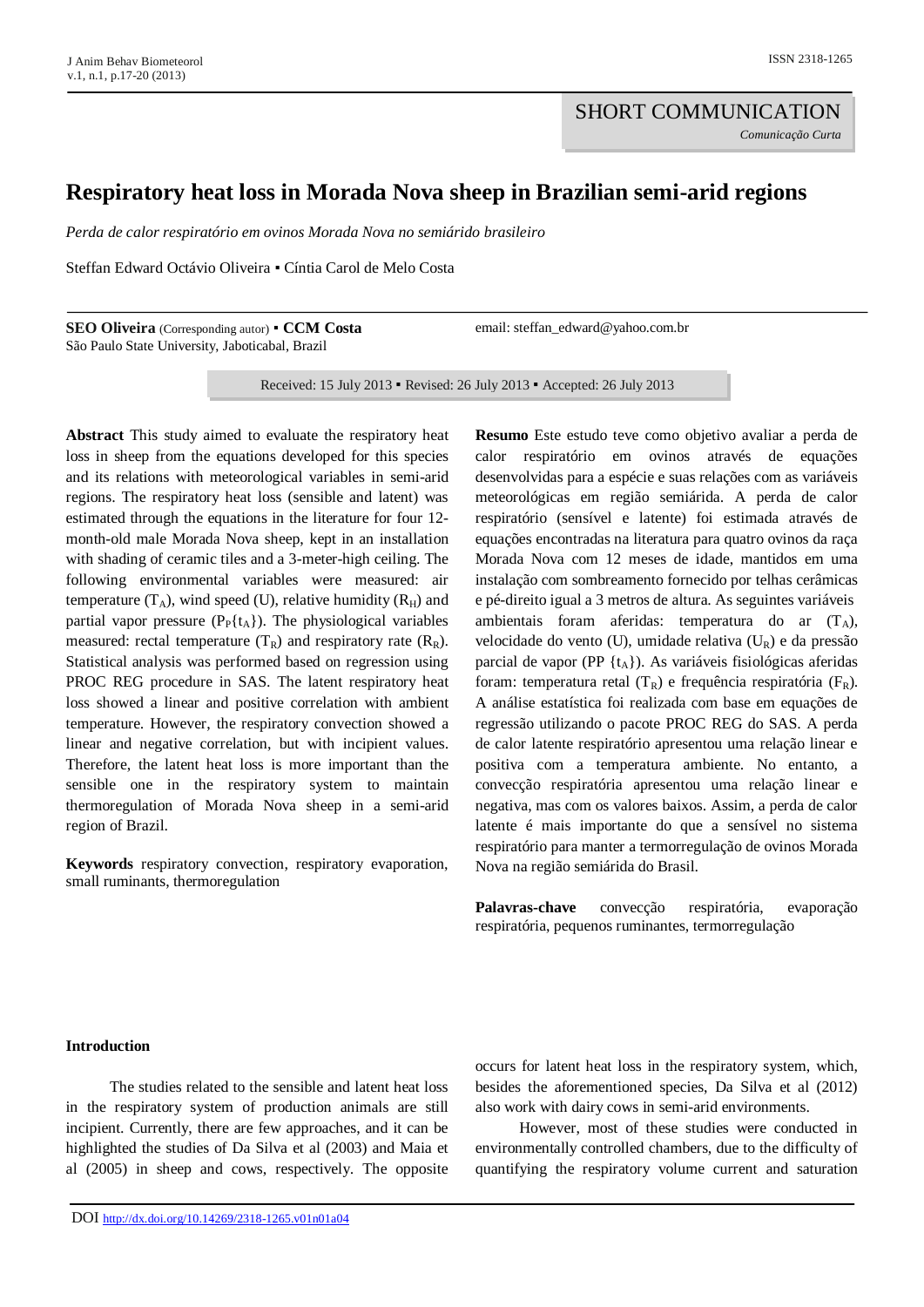pressure of the breath of the animals in natural environment where face masks are needed to measure the respiration. A viable alternative for these indirect measures was proposed by Da Silva et al (2003), in the case of sheep and Maia et al (2005) for Holstein cows. There is nothing in the literature regarding these mechanisms of heat transfer on the management of animals in semi-arid regions. And this is important information to describe the thermoregulation of small ruminants. The present study aimed to evaluate the respiratory heat loss in Morada Nova sheep from the equations developed for this species and its relations with meteorological variables in semi-arid regions.

## **Materials and Methods**

#### Location and animal management

The study was conducted in the small ruminants sector of the Universidade Federal Rural do Semi-Árido, located in Mossoró, RN, Brazil (latitude 05°11'S, longitude 37°22'W and 16 m above sea level). Four 12-month-old male Morada Nova sheeps were housed in an installation with shading of ceramic tiles and 3-meter-high ceiling and were fed Tifton hay. The measurements were performed at intervals of 30 minutes, from 6 am to 2 pm.

#### Physiological and environmental analisys

Relative humidity ( $R_H$ , %) and air temperature ( $T_A$ , °C) were measured using a digital thermohygrometer (Instrutherm, HT-300, São Paulo, Brazil). The wind speed  $(U, m s<sup>-1</sup>)$  was measured with a hot wire anemometer (Lutron, YK-2005AH, Kolkata, India). The mean radiant temperature  $(M_{RT}, K)$  was estimated from the following data: air temperature, wind speed and black globe temperature (0.15 m diameter copper black globe), which was measured with a thermocouple sensor (Type K) connected to a digital thermometer (Minipa, MT-600, São Paulo, Brazil). The MRT was used to calculate the radiant heat load  $(R<sub>HL</sub>=\sigma M<sub>RT</sub><sup>4</sup>, W m-2)$  and was estimated using the equation proposed by Da Silva et al. (2010).

The respiratory rate  $(R_R, breakismin^{-1})$  was determined by observing the movements of the flank of the animals and the rectal temperature  $(R_T, {}^{\circ}C)$  was measured with a thermo-sensor (PT-100) inserted approximately 10 cm in the animal and connected to a digital thermometer (Salvi, SALVTERMOMETRO 200, São Paulo, Brazil).

Heat and mass transfer

Respiratory sensible and latent heat losses were estimated using the equations proposed by Da Silva et al

(2002) for sheep in a tropical environment. Respiratory evaporation (ER, W m-2) was estimated by the equation:

$$
E_R = \frac{\lambda m \rho^{-1} (\Psi_{EXP} - \Psi_A)}{A}
$$

where  $\lambda$  is the latent heat of vaporization of water (g  $J^{-1}$ ),  $\rho$  is the air density at the temperature of expired air  $(g m<sup>-3</sup>)$ , A is the body surface area (m) estimated from the weight (w, kg), where A=0.094  $w^{2/3}$  (Bennett 1973), while  $\Psi_A$  (g m<sup>-3</sup>) and  $\Psi_{\rm EXP}$  (g m<sup>-3</sup>) are the absolute humidity of the atmosphere and expired air, respectively, are estimated:

$$
\Psi_{A} = \frac{2166,87P_{P}\{t_{A}\}}{T_{A}}
$$

$$
\Psi_{EXP} = \frac{2166,87P_{P}\{t_{EXP}\}}{T_{EXP}}
$$

where  $P_P{t_A}$  is the partial vapor pressure of the air (kPa), which was measured with an analyzer CO2/H2O (Li-Cor, LI-7000, Lincoln, NE).  $P_P\{t_{EXP}\}\$ is the partial vapor pressure of the expired air (kPa) and the expired air temperature (TEXP, °C) was determined by the equation:

$$
P_{\rm P} \{T_{\rm EXP} \}=0,61078 \,{\rm x}\, 10^{7,5t_{\rm EXP}/(t_{\rm EXP}+237,5)}
$$

where  $T_{EXP}$  is the expired air temperature  $(K)$  estimated according to Da Silva et al (2002):

$$
T_{EXP} = -142,6193 + 0,291T_A + 2,5865P_P\{t_A\} + 7,3525T_R - 0,0016T_A^2 - 0,2027P_P\{t_A\}^2 - 0,0797T_R^2
$$

while m is the mass flow rate (kg s-1) given by:

$$
m = \frac{V_{\rm RC}F_{\rm R}\rho}{60}
$$

where  $R_{MV}$  is the respiratory minute volume  $(m^3 \text{ resp.}^{-1})$ obtained according to Silva et al (2002):

$$
R_{\scriptscriptstyle MV} = 0.0496 F_{\scriptscriptstyle R}^{\ \, -1.1557}
$$

Convection respiratory  $(C_R, W \, m^{-2})$  was estimated using the same variables for the estimated respiratory evaporation and it is given by the equation:

$$
C_{R} = \frac{mC_{p}(T_{EXP} - T_{A})}{A}
$$

where C<sub>P</sub> is where the specific heat of air (J  $g^{-1}$  °C<sup>-1</sup>).

Statistical analysis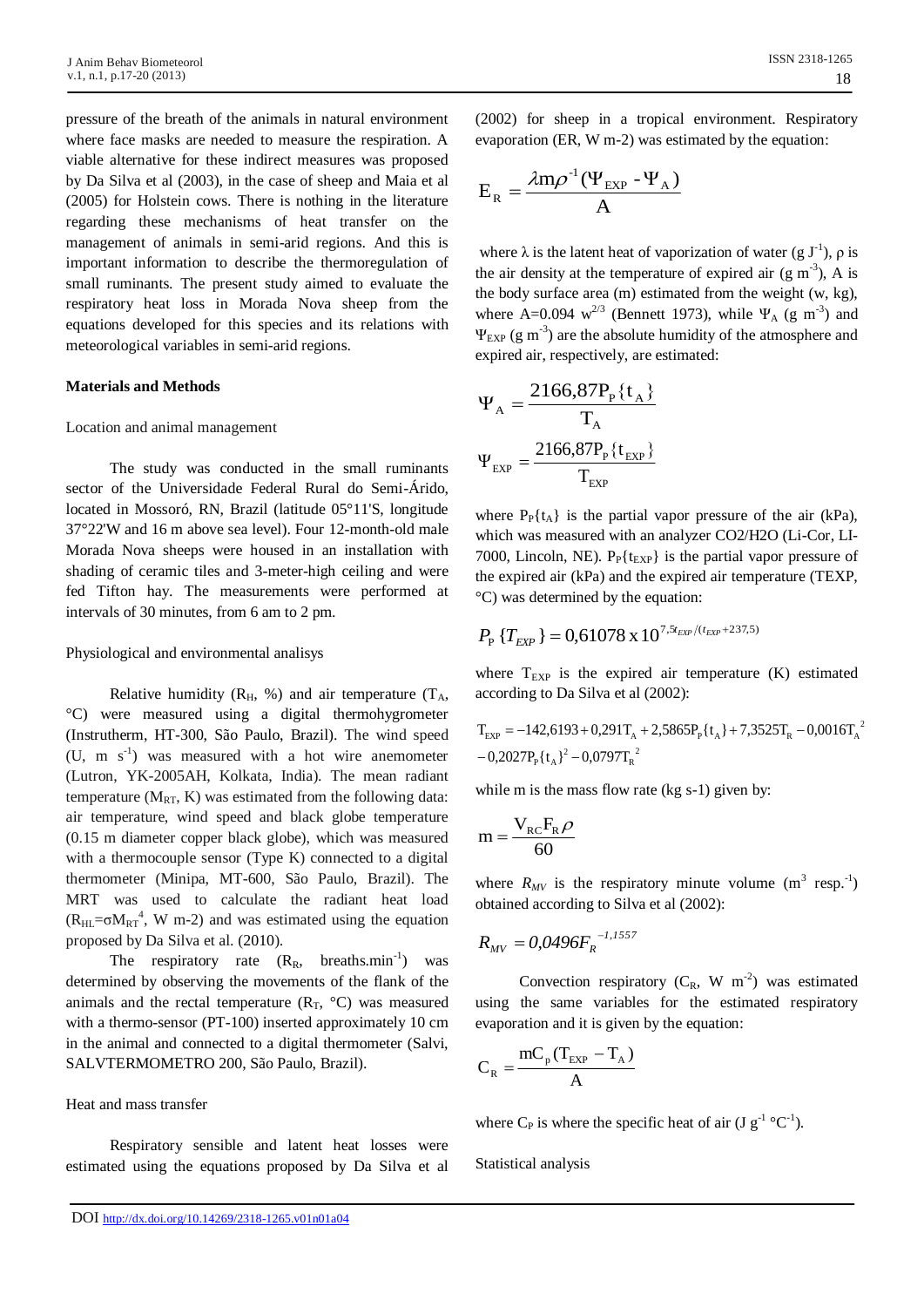Statistical analysis was performed based on regression using PROC REG procedure in SAS (SAS 1999).

# **Results and Discussion**

The means and their standard errors, including maximum and minimum values, of the environmental variables that were observed during the study are presented in Table 1. The  $T_A$  had a mean of 31.10 °C. The relative humidity was high during the study, with a minimum of 50.0 %. The R<sub>HL</sub> values ranged from  $481.39$  to  $515.21$  W.m<sup>-2</sup>. Wind speed (U) was elevated  $(2.2 \text{ m.s}^{-1})$ , with maximum 5.2  $m s^{-1}$ .

**Table 1** Means and standard errors, including maximum and minimum values, of the meteorological variables observed during the study.

| Environmental                     | Mean            | Minimum | Maximum |
|-----------------------------------|-----------------|---------|---------|
| variable                          |                 |         |         |
| TA $(^{\circ}C)$                  | $31.10\pm0.31$  | 26.40   | 35.20   |
| UR $(\%)$                         | $63.42 + 1.09$  | 50.00   | 81.3    |
| $U(m s^{-1})$                     | $2.22+0.18$     | 0.10    | 5.2     |
| $R_{\rm HL}$ (W.m <sup>-2</sup> ) | $515.21 + 2.35$ | 481.39  | 553.12  |

The low values of  $C_R$  may be disregarded in the contribution of thermoregulation of these animals in semiarid environment (Figure 1). Thus, it can be ignored in models of thermal balance without loss, due to its insignificant contribution to heat transfer from the animal to the environment. Similar results were found by Maia et al (2005) studying Holstein cows and Da Silva et al (2003) in sheep. The heat loss by respiratory convection is primarily used to maintain the temperature of the brain. This is performed between the venous blood which is cooled by the airway with the carotid to irrigate the brain with blood at temperature lower than that of the rest of the body. This process is called counter-current (Jessen and Pongratz 1979). However, this was not observed in this study.

The latent heat loss, which is important at high temperatures, does not depend on the temperature gradient between the environment and animals. It showed values higher than the sensible heat loss. When the T<sub>A</sub> was 26.0 °C the  $E_R$  contribution to heat loss was about 10.0 W.m<sup>-2</sup> (Figure 2), but when it reached a value TA 36.0 °C, the latent heat loss in the respiratory system was about  $40.0 \text{ W.m}^{-2}$ . These results show that based on the models proposed by Da Silva et al (2002) applied to data of sheep in semi-arid regions, each 1.0 °C rise in temperature of the atmosphere represents an increase of 4.0 W  $m<sup>2</sup>$  in the loss of latent heat in the respiratory system of these animals. Similar results were observed by Maia et al (2005) studying Holstein cows in a subtropical climate and Da Silva et al (2012) who studied dairy cows in semi-arid environment.



**Figure 1** Relationship between heat transfer by respiratory convection in sheep and air temperature in the semi-arid environment.



**Figure 2** Relationship between heat loss by respiratory evaporation in sheep and air temperature in the semi-arid environment.

## **Conclusions**

The respiratory convection can be regarded as invalid in the heat transfer of the studied animals to the environment. The latent heat loss in the respiratory system plays a fundamental role in the thermal equilibrium of sheep in semiarid environment.

## **References**

Bennet JW (1973) Regional body surface area of sheep. Journal of Agricultural Science 81:429-432.

Da Silva RG, LaScala Jr N, Lima Filho AE, Catharin M (2002) Respiratory heat loss in the sheep: a comprehensive model*.*  International Journal of Biometeorology 4:136-140.

Da Silva RG, Starling JMC (2003) Evaporação cutânea e respiratória em ovinos sob altas temperaturas ambientes. Brazilian Journal of Animal Scienc 6:19561961.